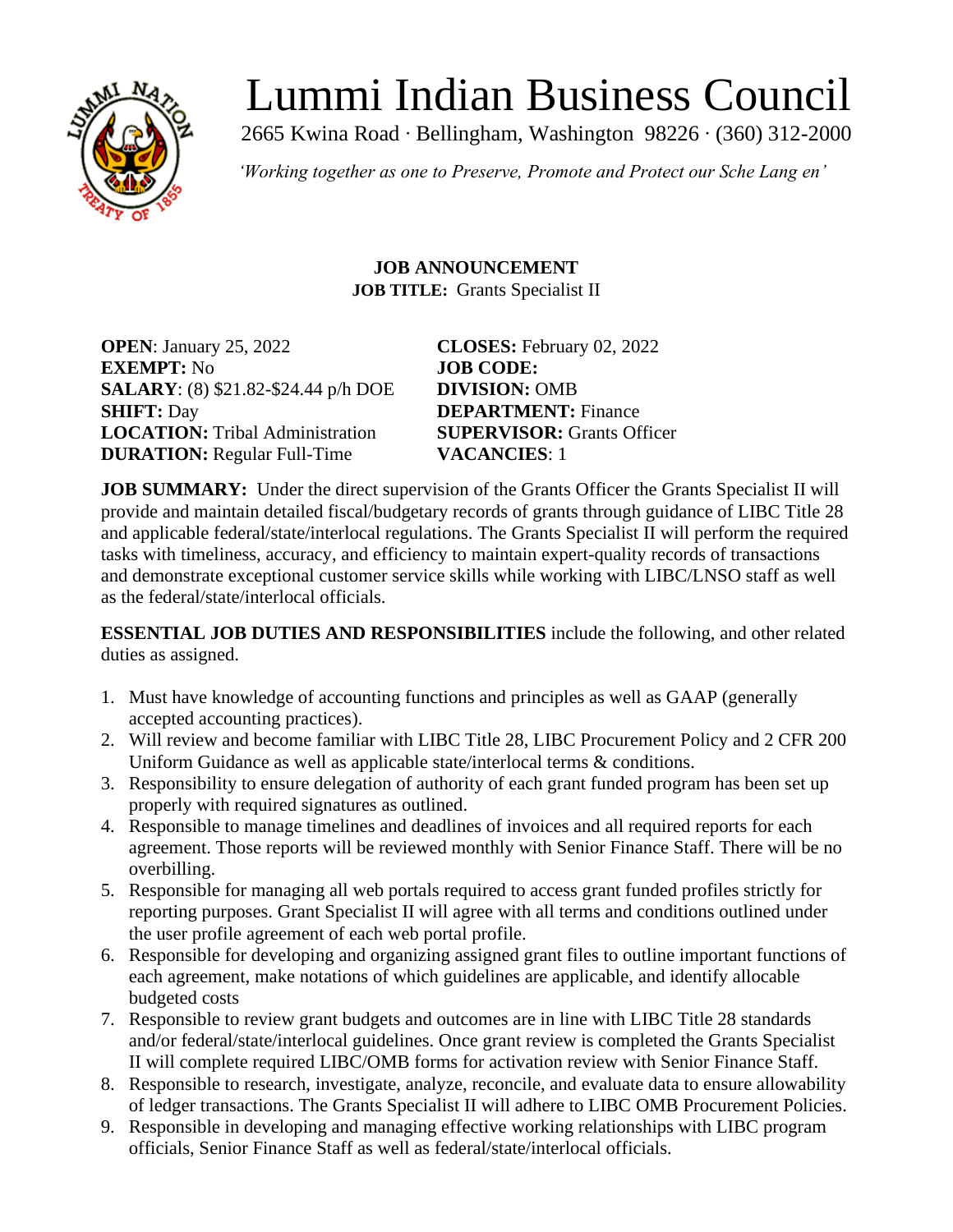- 10. Will assist the Grants Officer with the review and input of all grant information for the annual A-l33 SEFA (Schedule of Expenditures of Federal Awards).
- 11. Responsibility ensuring compliance with rules and regulations administered by grantor and A-133 auditors of the general ledger & grant files for each grant funded project. Will provide all required information as requested in a timely manner.
- 12. Will demonstrate exceptional skills in MS Office (Excel, Outlook) & applicable accounting applications.
- 13. Will exhibit excellent organizational skills and manage & maintain source documentation for procurement and payroll related transactions.
- 14. Will participate regularly in scheduled 0MB/Finance staff meetings.
- 15. Responsible for preparing grant and contract files for archiving according to LIBC procedures.
- 16. Responsible for maintaining confidentiality within and outside of the workplace.
- 17. Other duties as assigned within the scope of work of the Grants Specialist II.

## **MINIMUM QUALIFICATIONS:**

- High School Diploma or GED; and
- Three (3) years of experience in Accounting or Finance with budgeting and financial process and procedures related to government grants and contracts; and
- Three (3) years of experience with AccuFund or similar accounting software; **OR**
- Associate degree in Accounting, Finance, or related field; and
- One (1) year of experience in Accounting or Finance with budgeting and financial process and procedures related to government grants and contracts; and
- One (1) year of experience with AccuFund or similar accounting software; **OR**
- Bachelor degree in Tribal Governance and Business Management (TGBM), Accounting, Finance, Business Administration, Business Management, or related field.
- Lummi/Native American/Veteran preference policy applies.

# **KNOWLEDGE, ABILITIES AND SKILLS:**

- Technical Skills: Must have intermediate knowledge and direct experience working with MS Office most notably Microsoft Excel as well as Word, Outlook, and Access. Experience working with accounting systems is imperative. Must be able to operate 10-key operations with accuracy.
- Demonstrate proficiency in data analysis and reporting to detail, and the ability to understand & work with budgets.
- Office Skills: Knowledge of filing and good organizational skills. Must have knowledge of general office equipment and procedures. Must display excellent time management and problem solving skills.
- Interdepartmental Communications: Ability to read, comprehend, interpret, and apply federal/state/interlocal regulations and guidelines within the tasks.
- Must be able to explain policies and procedures/rules and regulations in a clear and professional manner.
- Must be able to facilitate meetings and coordinate the work of the Grants Office.
- Must be able to work both independently and as part of a team as well as manage and prioritize projects effectively to meet deadlines.
- Must handle sensitive information discreetly and maintain confidentiality.
- Ability to travel for work related seminars/workshops.

### **REQUIREMENTS:**

• Must pass pre-employment and random drug and alcohol test to be eligible for and maintain employment, as required by the LIBC Drug & Alcohol Free Workplace Policy.